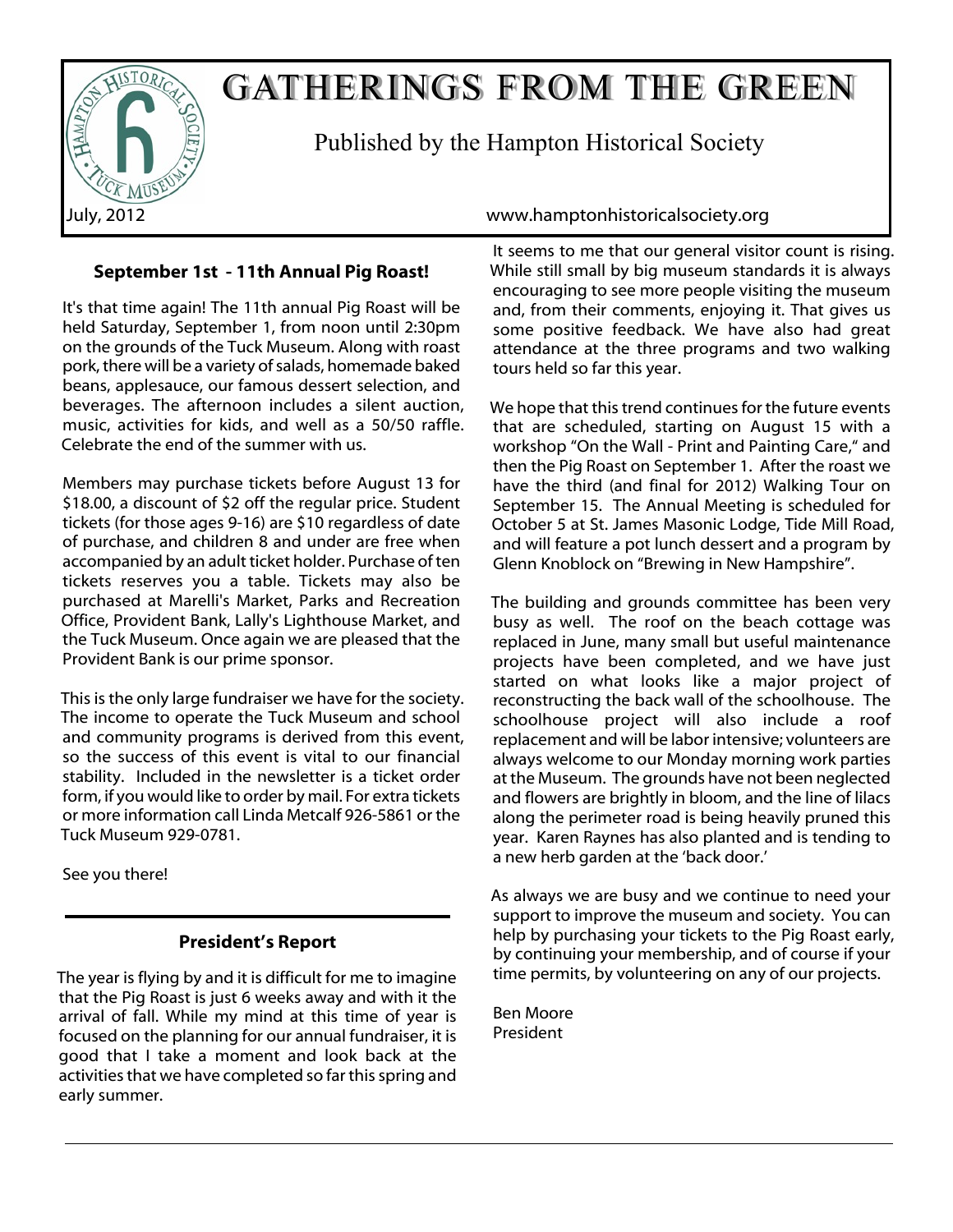# **Director's Report**

When I mention the Tuck Museum, people often ask "What kind of museum is it?" and "What happens there?" They see a cluster of well maintained buildings next to the town playing fields and playgrounds, but many have not ventured inside. So I decided to take my calendar from the beginning of June to today (July 17) and give you an idea of what happens at 40 Park Avenue.

We had done a lot of planning for the Gala opening of the Seashell stage at Hampton Beach, scheduled for June 2. Mother Nature had other plans and that event was canceled after months of preparation. Many of the exhibits developed will be able to be used for other events. But we had display panels painted and cars packed up and ready to go, until the last-minute worry about public safety called the event off.

In June about 250 students, parents, and teachers came through the museum. Marston School third grade showed up for tours on June 5; Sacred Heart first and fourth grades came on June 11. It takes a lot of volunteers to make sure the students have a good time and learn something about the community. We had a group of 55 adults from the North Shore Railway Society visit the museum by tour bus as well as a caravan of people from an assisted living facility in Maine. Four different family groups have visited to do genealogical research. Another assisted living group from Bedford, NH is scheduled for today.

I did a program called "Historic Hampton" for the residents at Partridge House, and in the process learned quite a bit about Hampton myself, as many of the attendees use to come to the beach every summer. On June 14 the Ashworth Hotel celebrated their 100th Anniversary and we helped them gather pictures of the hotel showing changes over the years. On June 16 we had our second historic walking tour; the 19th was a program on a local photographer, J. Frank Walker. Award winning historical architect, professor, and author Thomas Hubka came on July 8 and talked about the connected farm buildings of New England.

On June 26 Ben and I went to a reception at the Provident Bank in Newburyport, where we received a donation for participating in their "Our Community Your E-Vote Contest." Looking at the social service agencies, youth groups, arts organizations, and museums that were in attendance, we were in great company and very honored to have been one of the groups chosen.

As Ben mentioned in his report, the Monday morning work parties have done a lot with the building and grounds, and we continue to do our cataloguing and collection work. One member just finished a book on Hampton taverns; another is working on a book on Hampton men who served in the Civil War. Photographs have been taken of back issues of newspapers from the 1920s-1930s. To think that this is all accomplished with volunteers!

Betty Moore

# **"A Meet and Suitable Person: Tavernkeeping in Old Hampton, New Hampshire, 1638-1783" by Cheryl Lassiter**



Blending historical fact with a sprinkling of well-crafted storytelling, *A Meet and Suitable Person* takes readers on a back door tour through the taverns of Puritan Hampton, detailing the lives of 23 men and women who kept the town's public houses of entertainment during the colonial era. To read the back cover teaser and a 'try before you buy' sample of the book, go to www.

lassitergang.com. The book retails for \$19.95 and can be purchased from the author at hamptonwriter @gmail.com.

To complement the release of *A Meet and Suitable Person*, the Historical Society is hosting a Hampton Tavern Walk on Saturday, October 13. Listen to stories from the book as you visit selected Hampton taverns and imbibe some colonial fare like flip and syllabub. Details will be in the next newsletter and on our website.

For her book *A Page Out of History: A Hampton Woman in the Needletrades, 1859-1869,*Cheryl recently received an Honorable Mention in the 2012 New England Museum Association publication competition. The book and its companion museum program won an award in 2011 from the Association of Historical Societies of New Hampshire. This book can be purchased through the Tuck Museum, and all profits benefit the museum.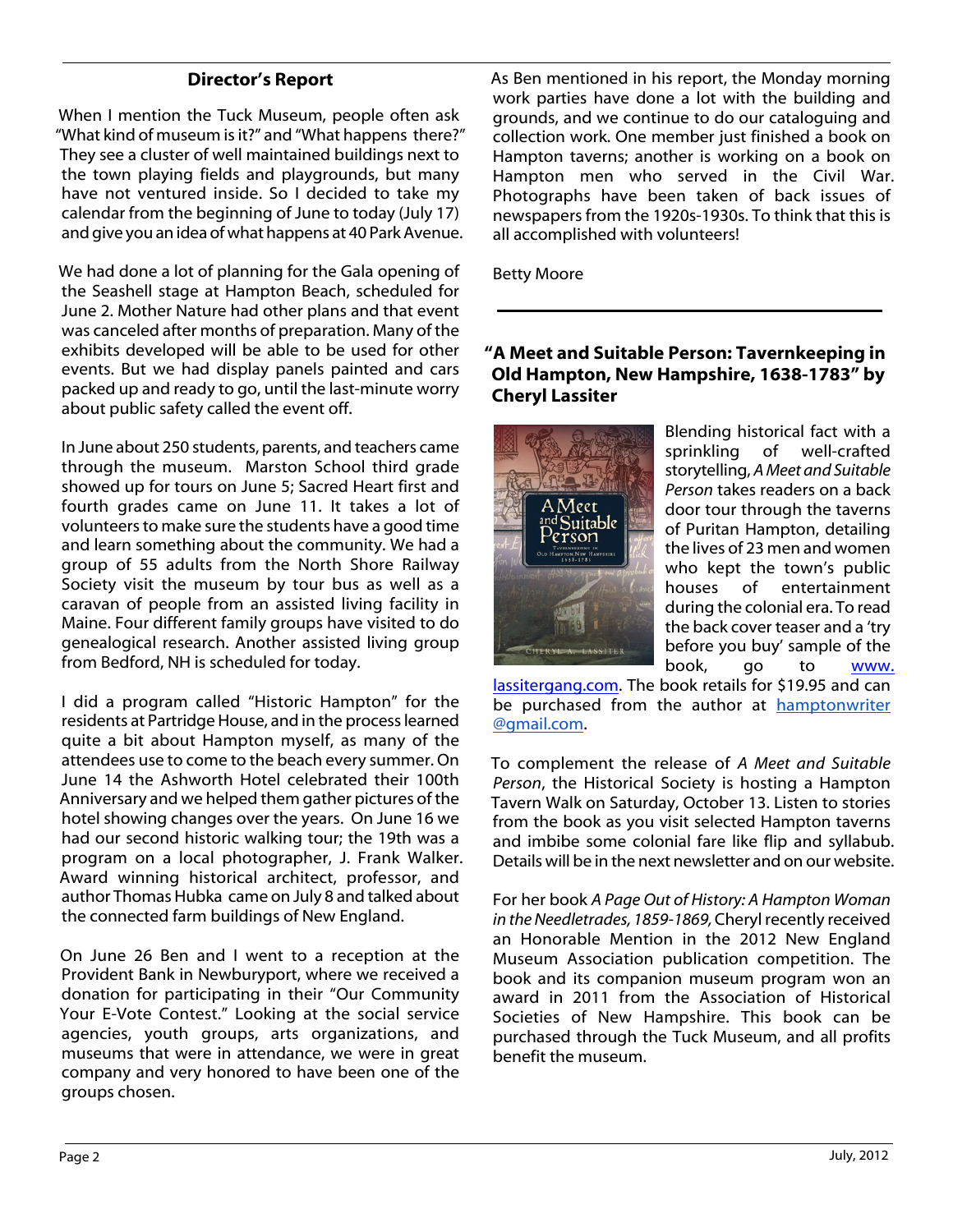# **Descendants Sunday to Kick-off the 375th Celebration**

Members of Hampton founding families are invited to join the First Congregational Church community on Sunday, October 14 for Descendant's Sunday. After church service at 10am and the fellowship that follows, all will be invited to spend the afternoon at the Tuck Museum. There will be special exhibits, genealogy information, and self-guided tours of the Pine Grove and High Street cemeteries. A light lunch will be available for a small donation. Preregistration is requested to help plan for this special day of activities. For more information or to register, contact the church by email – info@firsthamptonchurch.org - or call the church office at 603-926-2837.

### **Mission**

The mission of the Hampton Historical Society is to increase public knowledge and understanding of the history and cultural heritage of the town of Hampton, New Hampshire, from its earliest inhabitants to the present generation. We will communicate that history through an active museum, educational programs, and a resource library.

# **Harvest Ramble and Repast**

Join us for a historical walk of Hampton called Harvest Ramble and Repast on Saturday, September 15 from 1 - 3 PM.

The walk will start at the Tuck Museum's Leavitt Barn. We will discuss the importance of salt marsh hay to the community, and will ramble the Hampton Historic Ring, where the early settlers established their homes and farms.

When we return to the museum, we will share in the harvest from the museum's new "kitchen garden," concluding with a repast of pie and cider.

To make reservations call 603- 929-0781. The walk is \$10.00 per person and is open to the public.



Funds to establish the kitchen garden were granted by the Exeter Area Garden Club.

**Hampton Historical Society PO Box 1601 Hampton, NH 03843-1601 603-929-0781 Pig Roast Order Form** September 1, 2012

| I would like to order tickets for the Hampton Historical Society Pig Roast |
|----------------------------------------------------------------------------|
|----------------------------------------------------------------------------|

\_\_\_\_\_\_\_ Adult tickets at \$20 each \_\_\_\_\_\_\_\_\_\_

Advance Sale Member tickets at \$18 each

(must be ordered by August 13)

Student tickets (ages 9-16) at \$10 each

Children 8 and under free when accompanied by an adult ticket holder

**Total** \_\_\_\_\_\_\_\_\_\_

### **Checks made out to Hampton Historical Society Mailing address P.O. Box 1601 Hampton, NH 03843-1601**

|    | <b>Ticket options</b> (select one):<br>Mail tickets directly to: |                                                                                                 |
|----|------------------------------------------------------------------|-------------------------------------------------------------------------------------------------|
|    | Name:                                                            |                                                                                                 |
|    | Address:                                                         |                                                                                                 |
| or |                                                                  |                                                                                                 |
|    |                                                                  | Hold my tickets at the serving line. But notify me for confirmation<br>Phone# or email address: |